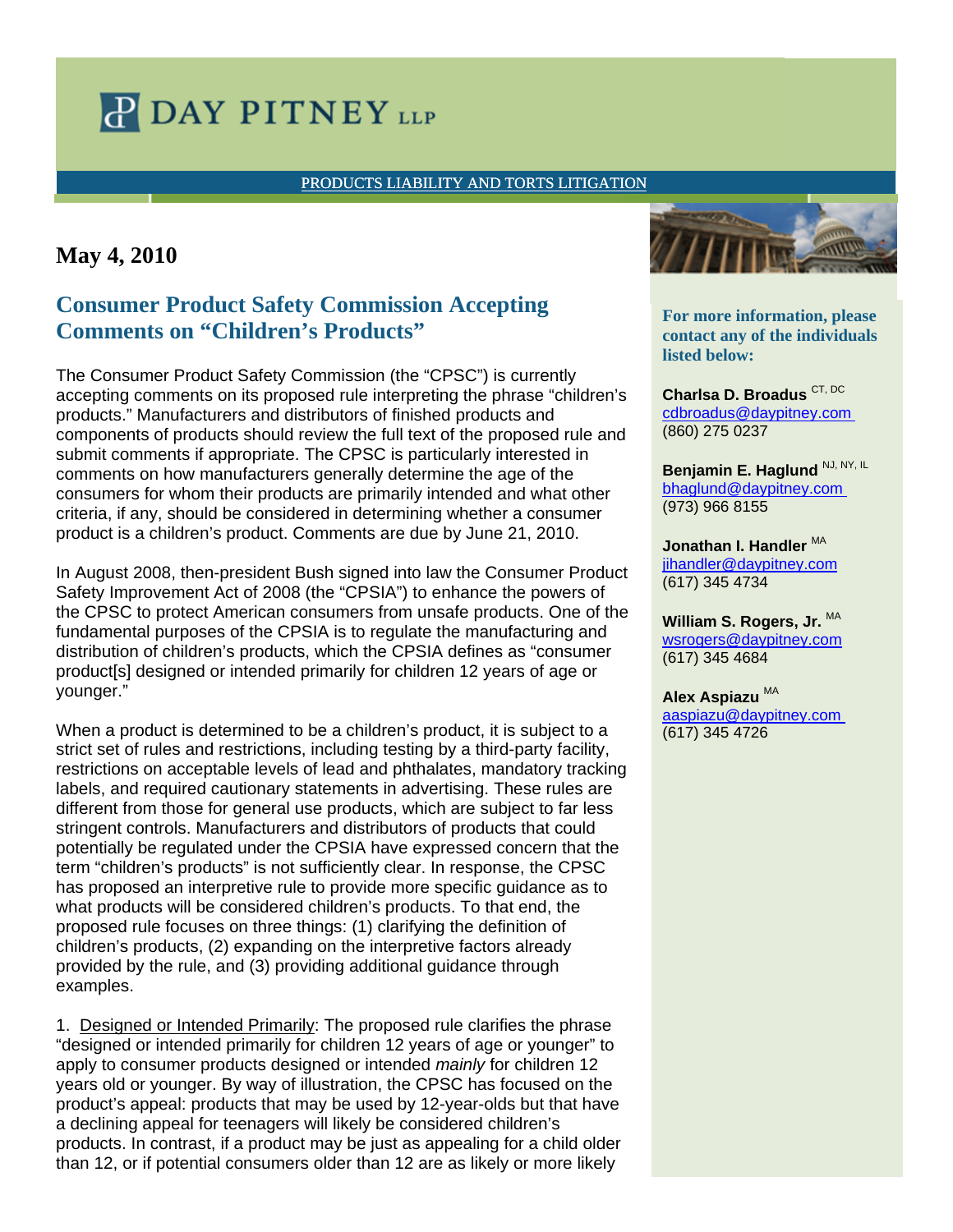to use the product, those products will not be considered children's products.

2. Clarification of Factors: The statutory definition of children's products specifies certain factors that are to be taken into consideration when making that determination. The proposed rule aims to clarify and expand on those factors, as well as to clarify the definition of the phrase "for use," which the CPSC interprets "to generally mean that children will physically interact with such products based on the reasonably foreseeable use and misuse of such product."

- i. Manufacturer's Statement The current rule articulates that a statement by a manufacturer about the product's intended use, such as a product label, is a factor to be considered in determining whether a product is primarily intended for children 12 years of age or younger. The proposed rule emphasizes that such a statement is not determinative. A manufacturer's statement that a product is not intended for children does not necessarily preclude a finding that the product is a children's product if the primary appeal of the product is to children 12 years of age or younger. However, a label on a product that says "Ages 10+" may lead to a determination that a product is a general use product if 10 years old is considered the youngest age of a likely prospective user, although not necessarily the age for which the product is primarily intended.
- ii. Product Presentation Another current factor is whether the product is packaged, displayed, promoted, or advertised as a product appropriate for use by children 12 or younger. The proposed rule makes clear that representations about age appropriateness can be express or implied, and that the location and prominence of any portrayal of the product's intended users may affect the determination. The product's physical location in a retail store or on a web site could imply suitability for a certain age group. The proposed CPSC rule also recognizes some grey areas; for example, instances where a general use item is included in a set of products intended for children 12 or under, or when a product that is commonly recognized as intended for children is packaged with an adult product.
- iii. Commonly Recognized by Consumers: Another factor in determining whether a product is designed or intended primarily for children 12 or under is consumer perception. Traditional board and table games, which are equally attractive to children and adults, are to be considered general use products unless and until the manufacturer includes additional marketing portrayals or packaging that make the items more attractive to young children. The CPSC proposed rule includes four considerations that aim to clarify how a product may be perceived by consumers:
	- a. *Features and Characteristics*. The proposed rule text provides examples of "childish features"—such as small sizes, exaggerated features that simplify the product's use, safety features not found on similar products intended for adults, colors and decorative motifs commonly associated with childhood, features that do not enhance the product's utility but contribute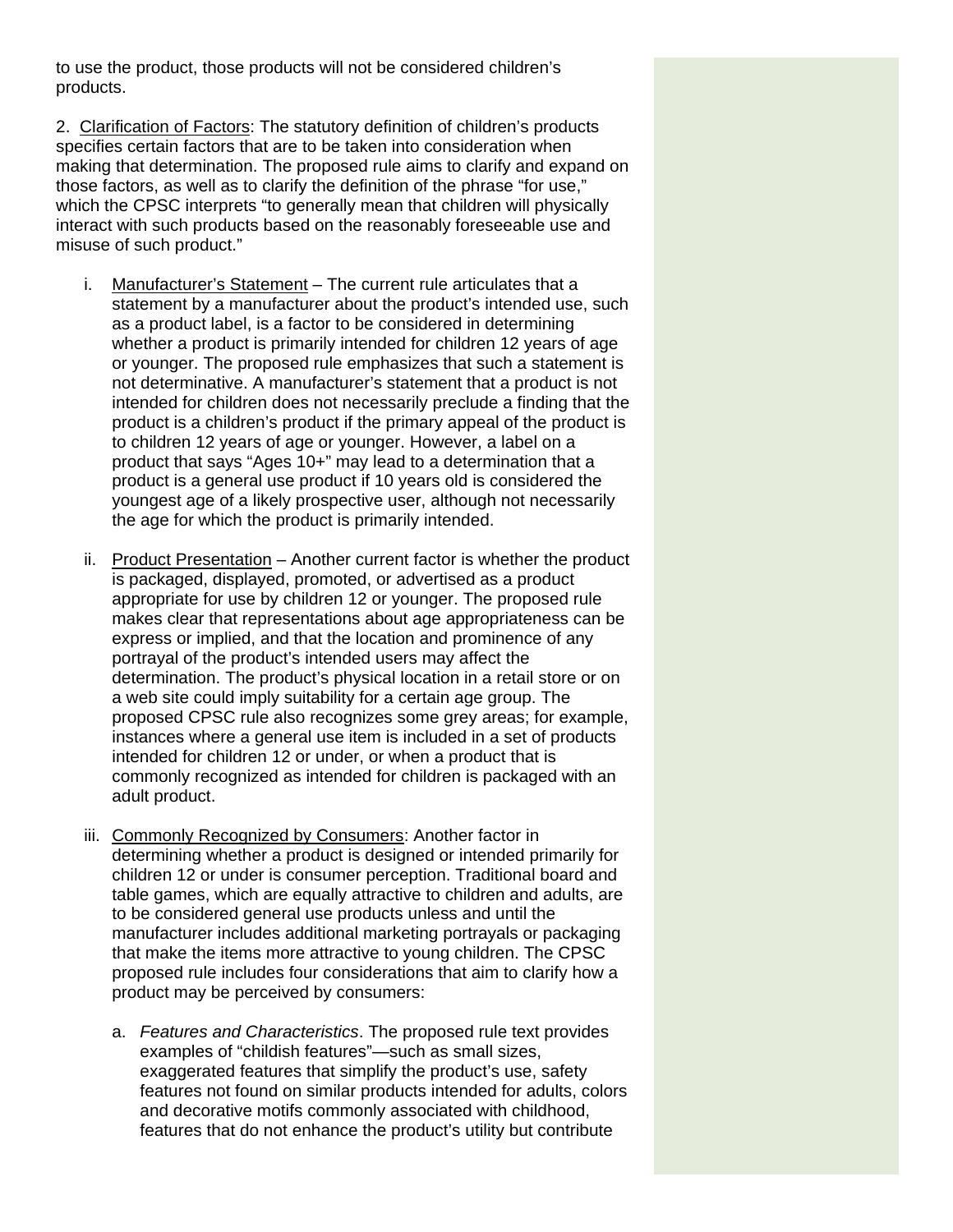to its attractiveness to children, and "play value"—that distinguish children's products from general use products.

- b. *Principal Perceived Uses*. When evaluating principal perceived uses, the CPSC may consider the product's reasonably foreseeable uses and misuses, with the principal uses of the product taking precedence over other uses, even when those ancillary uses may appeal to children. The CPSC provides the broom as an example. A broom is considered a general use item even when it may be used by a child "as an imaginary knight's lance [or a] magical flying vehicle."
- c. *Cost Considerations*. On this issue, the CPSC sets out the general proposition that products intended for children tend to be less expensive than products intended for adults.
- d. *Children's Interaction with the Product*. On this issue, the CPSC states that most products intended for children will involve the child having physical interaction with the product. Products that are intended for use in a child's environment, but that are not for use by the child, do not fall under this category but are generally considered home furnishings.
- iv. The 2002 Age Determination Guidelines. When making determinations about age-appropriate user groups, the CPSC will consider those actions that children of certain ages can successfully perform with a product *even if* the specific product or product type is not specifically mentioned in the guidelines.

3. Examples: Finally, the proposed rule sets out examples to help manufacturers and other interested parties evaluate what constitutes a children's product. The CPSC specifically addresses items in the following categories:

- Furnishings and fixtures
- Collectibles
- Jewelry
- DVDs, video games, and computers
- Art materials
- Books
- Science equipment
- Sporting goods and recreational equipment
- Musical instruments

#### **Resources:**

- Proposed Rule, Consumer Product Safety Commission, Docket No. CPSC-2010-0029, 75 Fed. Reg. 20533 (proposed Apr. 7, 2010) (to be codified at 16 C.F.R. Part 1500).
- Consumer Safety Improvement Act of 2008, Pub. L. 110–314, 122 Stat. 3017 (2008), [http://www.cpsc.gov/cpsia.pdf.](http://links.daypitney-news.com/ctt?kn=7&m=2976554&r=MTQwMDg4NDQxMTYS1&b=0&j=MTc4ODk2NjEyS0&mt=1&rt=0)